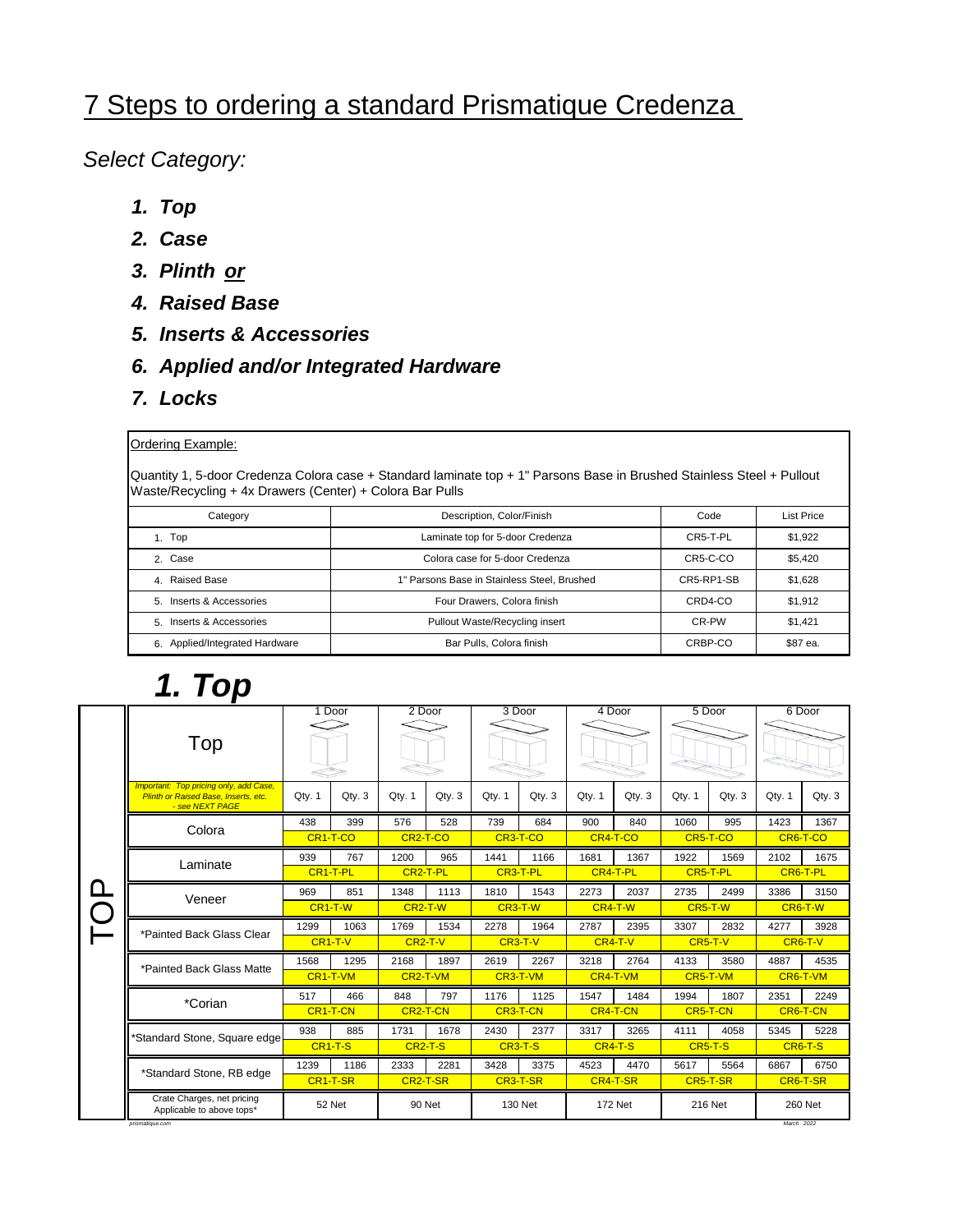|           | 2. Case                                                                      |                       |                       |                       |                       |          |                    |          |                    |          |                    |          |                     |
|-----------|------------------------------------------------------------------------------|-----------------------|-----------------------|-----------------------|-----------------------|----------|--------------------|----------|--------------------|----------|--------------------|----------|---------------------|
|           |                                                                              |                       | 1 Door                |                       | 2 Door                |          | 3 Door             |          | 4 Door             |          | 5 Door             |          | 6 Door              |
|           | Case                                                                         |                       |                       |                       |                       |          |                    |          |                    |          |                    |          |                     |
|           | Important: Case pricing only, add Top,<br><b>Plinth or Raised Base, etc.</b> |                       | 19"L x 24"W x 26"H    |                       | 38"L x 24"W x 26"H    |          | 57"L x 24"W x 26"H |          | 76"L x 24"W x 26"H |          | 95"L x 24"W x 26"H |          | 114"L x 24"W x 26"H |
| Ш         | - SEE PREVIOUS/NEXT PAGE                                                     | Qty. 1                | Qty.3                 | Qty. 1                | Qty. 3                | Qty. 1   | Qty.3              | Qty. 1   | Qty.3              | Qty. 1   | Qty.3              | Qty. 1   | Qty.3               |
| <b>S</b>  | Colora                                                                       | 1923                  | 1323                  | 2335                  | 1737                  | 3085     | 2493               | 3396     | 2840               | 5420     | 4460               | 6169     | 5222                |
|           |                                                                              | CR <sub>1</sub> -C-CO |                       | CR <sub>2</sub> -C-CO |                       | CR3-C-CO |                    | CR4-C-CO |                    | CR5-C-CO |                    | CR6-C-CO |                     |
| ₫         | Lacquer, Flat                                                                | 2393                  | 2203                  | 3276                  | 2673                  | 4497     | 3905               | 5279     | 4722               | 7778     | 6815               | 8993     | 8045                |
| $\bullet$ |                                                                              |                       | CR <sub>1</sub> -C-LF |                       | CR <sub>2</sub> -C-LF |          | CR3-C-LF           |          | CR4-C-LF           |          | CR5-C-LF           |          | CR6-C-LF            |
|           | Lacquer, High Gloss                                                          | 2393                  | 2203                  | 3276                  | 2673                  | 4497     | 3905               | 5279     | 4722               | 7778     | 6815               | 8993     | 8045                |
|           |                                                                              |                       | CR <sub>1</sub> -C-LG | CR <sub>2</sub> -C-LG |                       | CR3-C-LG |                    | CR4-C-LG |                    | CR5-C-LG |                    | CR6-C-LG |                     |
|           | Laminate                                                                     | 2489                  | 2078                  | 2966                  | 2531                  | 4827     | 4416               | 6606     | 6175               | 7532     | 6746               | 9243     | 8832                |
|           |                                                                              |                       | CR <sub>1</sub> -C-PL | CR <sub>2</sub> -C-PL |                       |          | CR3-C-PL           |          | CR4-C-PL           |          | CR5-C-PL           |          | CR6-C-PL            |
|           | Veneer                                                                       | 3005                  | 2460                  | 4293                  | 3693                  | 6450     | 5706               | 8705     | 8000               | 10800    | 9456               | 12158    | 11412               |
|           |                                                                              |                       | CR <sub>1</sub> -C-W  | CR <sub>2</sub> -C-W  |                       |          | CR3-C-W            | CR4-C-W  |                    |          | CR5-C-W            |          | CR6-C-W             |

# *3. Plinth*

|                     | Door                                                                                                                      | 2 Door                | 3 Door   | 4 Door   | 5 Door   | 6 Door                 |
|---------------------|---------------------------------------------------------------------------------------------------------------------------|-----------------------|----------|----------|----------|------------------------|
| 2" Plinth           |                                                                                                                           |                       |          |          |          | <b>ZARA</b>            |
|                     | 514                                                                                                                       | 590                   | 687      | 765      | 1026     | 1433                   |
|                     | CR <sub>1-P-CO</sub>                                                                                                      | CR <sub>2-P-CO</sub>  | CR3-P-CO | CR4-P-CO | CR5-P-CO | CR6-P-CO               |
|                     | 570                                                                                                                       | 613                   | 704      | 778      | 1070     | 1464                   |
|                     | CR <sub>1-P-LF</sub>                                                                                                      | CR <sub>2</sub> -P-LF | CR3-P-LF | CR4-P-LF | CR5-P-LF | CR6-P-LF               |
| Lacquer, High Gloss | 570                                                                                                                       | 650                   | 746      | 825      | 1134     | 1552                   |
|                     | CR1-P-LG                                                                                                                  | CR <sub>2</sub> -P-LG | CR3-P-LG | CR4-P-LG | CR5-P-LG | CR6-P-CO               |
|                     | 866                                                                                                                       | 942                   | 1046     | 1267     | 1727     | 2152                   |
|                     | CR <sub>1-P-PL</sub>                                                                                                      | CR <sub>2</sub> -P-PL | CR3-P-PL | CR4-P-PL | CR5-P-PL | CR6-P-PL               |
|                     | 1101                                                                                                                      | 1178                  | 1274     | 1502     | 2190     | 2555                   |
|                     | CR <sub>1-P-W</sub>                                                                                                       | CR <sub>2</sub> -P-W  | CR3-P-W  | CR4-P-W  | CR5-P-W  | CR6-P-W                |
|                     | 582                                                                                                                       | 709                   | 854      | 983      | 1315     | 1709                   |
|                     | CR1-P-SB                                                                                                                  | CR <sub>2-P-SB</sub>  | CR3-P-SB | CR4-P-SB | CR5-P-SB | CR6-P-SB               |
|                     | 718                                                                                                                       | 871                   | 1043     | 1198     | 1558     | 2086                   |
|                     | CR1-P-SP                                                                                                                  | CR <sub>2</sub> -P-SP | CR3-P-SP | CR4-P-SP | CR5-P-SP | CR6-P-SP<br>March 2022 |
|                     | Colora<br>Lacquer, Flat<br>Laminate<br>Veneer<br>Stainless Steel, Brushed<br>Stainless Steel, Polished<br>prismatique.com |                       |          |          |          |                        |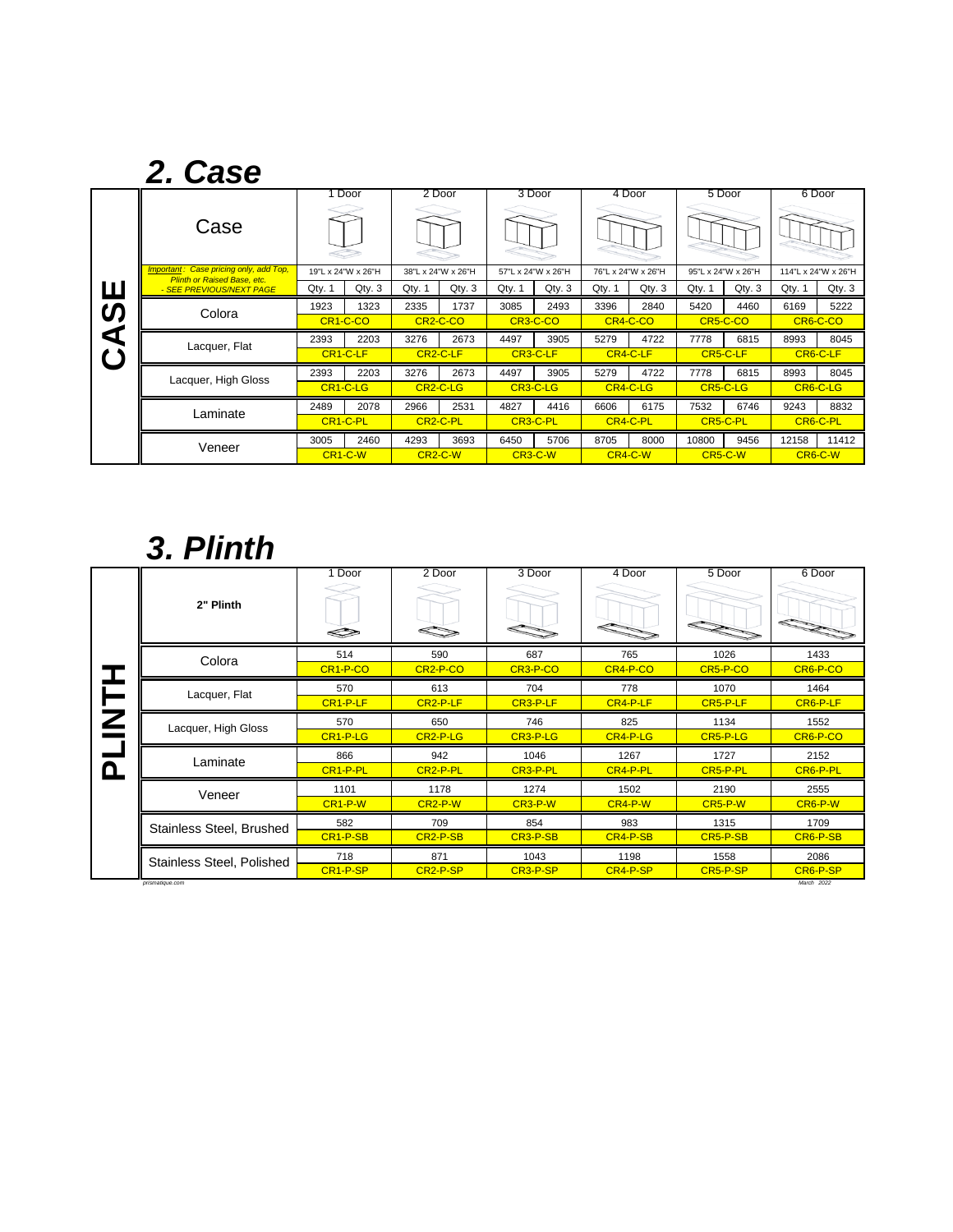## *4. Raised Base*

|                |                                              | 1 Door             | 2 Door             | 3 Door             | 4 Door             | 5 Door             | 6 Door                   |
|----------------|----------------------------------------------|--------------------|--------------------|--------------------|--------------------|--------------------|--------------------------|
|                |                                              |                    |                    |                    |                    |                    |                          |
|                | 1" Parsons                                   |                    |                    |                    |                    |                    |                          |
|                | 6" Hiah                                      |                    |                    |                    |                    |                    |                          |
|                |                                              |                    |                    |                    |                    |                    |                          |
|                | Colora                                       | 717                | 778                | 919                | 1060               | 1272               | 2061                     |
|                |                                              | CR1-RP1-CO         | CR2-RP1-CO         | CR3-RP1-CO         | CR4-RP1-CO         | CR5-RP1-CO         | CR6-RP1-CO               |
|                | Stainless Steel, Brushed                     | 928                | 1021               | 1199               | 1360               | 1628               | 2285                     |
|                |                                              | CR1-RP1-SB         | CR2-RP1-SB         | CR3-RP1-SB         | CR4-RP1-SB         | CR5-RP1-SB         | CR6-RP1-SB               |
|                | Stainless Steel, Polished                    | 1161               | 1285               | 1499               | 1686               | 2000               | 2776                     |
|                |                                              | CR1-RP1-SP         | CR2-RP1-SP         | CR3-RP1-SP         | CR4-RP1-SP         | CR5-RP1-SP         | CR6-RP1-SP               |
|                |                                              | 1 Door             | 2 Door             | 3 Door             | 4 Door             | 5 Door             | 6 Door                   |
|                | 1" Parsons Loop                              |                    |                    |                    |                    |                    |                          |
|                | 6" High                                      |                    |                    |                    |                    |                    |                          |
|                |                                              |                    |                    |                    |                    |                    |                          |
|                |                                              | 835                | 897                | 1038               | 1179               | 1391               | 2239                     |
|                | Colora                                       | CR1-RP1L-CO        | CR2-RP1L-CO        | CR3-RP1L-CO        | CR4-RP1L-CO        | CR5-RP1L-CO        | CR6-RP1L-CO              |
|                |                                              | 1121               | 1215               | 1393               | 1554               | 1822               | 2577                     |
|                | Stainless Steel, Brushed                     | CR1-RP1L-SB        | CR2-RP1L-SB        | CR3-RP1L-SB        | CR4-RP1L-SB        | CR5-RP1L-SB        | CR6-RP1L-SB              |
|                |                                              | 1434               | 1558               | 1772               | 1960               | 2274               | 3186                     |
|                | Stainless Steel, Polished                    | CR1-RP1L-SP        | CR2-RP1L-SP        | CR3-RP1L-SP        | CR4-RP1L-SP        | CR5-RP1L-SP        | CR6-RP1L-SP              |
| <b>OPTIONS</b> |                                              | 1 Door             | 2 Door             | 3 Door             | 4 Door             | 5 Door             | 6 Door                   |
|                |                                              |                    |                    |                    |                    |                    |                          |
|                | 2" Parsons                                   |                    |                    |                    |                    |                    |                          |
|                | 6" High                                      |                    |                    |                    |                    |                    |                          |
|                |                                              | P                  |                    |                    |                    |                    |                          |
|                | Colora                                       | 801                | 863                | 1004               | 1145               | 1378               | 2188                     |
|                |                                              | CR1-RP2-CO         | CR2-RP2-CO         | CR3-RP2-CO         | CR4-RP2-CO         | CR5-RP2-CO         | CR6-RP2-CO               |
|                | Stainless Steel, Brushed                     | 1095               | 1188               | 1366               | 1527               | 1838               | 2537                     |
|                |                                              | CR1-RP2-SB         | CR2-RP2-SB         | CR3-RP2-SB         | CR4-RP2-SB         | CR5-RP2-SB         | CR6-RP2-SB               |
|                | Stainless Steel, Polished                    | 1446<br>CR1-RP2-SP | 1570<br>CR2-RP2-SP | 1784<br>CR3-RP2-SP | 1972<br>CR4-RP2-SP | 2356<br>CR5-RP2-SP | 3204<br>CR6-RP2-SP       |
| BASE           |                                              | 1 Door             | 2 Door             | 3 Door             | 4 Door             | 5 Door             | 6 Door                   |
|                |                                              |                    |                    |                    |                    |                    |                          |
|                | 2" Parsons Loop                              |                    |                    |                    |                    |                    |                          |
|                | 6" High                                      |                    |                    |                    |                    |                    |                          |
|                |                                              | PL                 |                    |                    |                    |                    |                          |
|                |                                              |                    |                    |                    |                    |                    |                          |
|                |                                              | 1007               | 1068               | 1209               | 1350               | 1562               | 2496                     |
|                | Colora                                       | CR1-RP2L-CO        | CR2-RP2L-CO        | CR3-RP2L-CO        | CR4-RP2L-CO        | CR5-RP2L-CO        | CR6-RP2L-CO              |
|                |                                              | 1412               | 1505               | 1683               | 1844               | 2113               | 3013                     |
|                | Stainless Steel, Brushed                     | CR1-RP2L-SB        | CR2-RP2L-SB        | CR3-RP2L-SB        | CR4-RP2L-SB        | CR5-RP2L-SB        | CR6-RP2L-SB              |
|                |                                              | 1902               | 2026               | 2240               | 2427               | 2741               | 3888                     |
|                | Stainless Steel, Polished                    | CR1-RP2L-SP        | CR2-RP2L-SP        | CR3-RP2L-SP        | CR4-RP2L-SP        | CR5-RP2L-SP        | CR6-RP2L-SP              |
| RAISED         |                                              | 1 Door             | 2 Door             | 3 Door             | 4 Door             | 5 Door             | 6 Door                   |
|                | <b>Flatiron</b>                              |                    |                    |                    |                    |                    |                          |
|                | 6" High                                      |                    |                    |                    |                    |                    |                          |
|                |                                              | ∕Г                 |                    |                    |                    |                    |                          |
|                |                                              |                    |                    |                    |                    |                    |                          |
|                | Colora                                       | 1027<br>CR1-RF-CO  | 1084<br>CR2-RF-CO  | 1204               | 1357<br>CR4-RF-CO  | 1614<br>CR5-RF-CO  | 2290<br>CR6-RF-CO        |
|                |                                              | 1326               | 1394               | CR3-RF-CO<br>1527  | 1691               | 1943               | 2791                     |
|                | Stainless Steel, Brushed                     | CR1-RF-SB          | CR2-RF-SB          | CR3-RF-SB          | CR4-RF-SB          | CR5-RF-SB          | CR6-RF-SB                |
|                |                                              | 1520               | 1611               | 1772               | 1963               | 2267               | 3198                     |
|                | Stainless Steel, Polished                    | CR1-RF-SP          | CR2-RF-SP          | CR3-RF-SP          | CR4-RF-SP          | CR5-RF-SP          | CR6-RF-SP                |
|                |                                              | 1 Door             | 2 Door             | 3 Door             | 4 Door             | 5 Door             | 6 Door                   |
|                |                                              |                    |                    |                    |                    |                    |                          |
|                | 2Merge<br>6" High                            |                    |                    |                    |                    |                    |                          |
|                |                                              |                    |                    |                    |                    |                    |                          |
|                |                                              |                    |                    |                    |                    |                    |                          |
|                | Colora                                       | 876                | 961                | 1087               | 1252               | 1544               | 2133                     |
|                |                                              | CR1-R2M-CO<br>1152 | CR2-R2M-CO<br>1272 | CR3-R2M-CO<br>1418 | CR4-R2M-CO<br>1606 | CR5-R2M-CO<br>1931 | CR6-R2M-CO<br>2663       |
|                | Stainless Steel, Brushed                     | CR1-R2M-SB         | CR2-R2M-SB         | CR3-R2M-SB         | CR4-R2M-SB         | CR5-R2M-SB         | CR6-R2M-SB               |
|                |                                              | 1318               | 1484               | 1667               | 1890               | 2282               | 3089                     |
|                | Stainless Steel, Polished<br>orismatique.com | CR1-R2M-SP         | CR2-R2M-SP         | CR3-R2M-SP         | CR4-R2M-SP         | CR5-R2M-SP         | CR6-R2M-SP<br>March 2022 |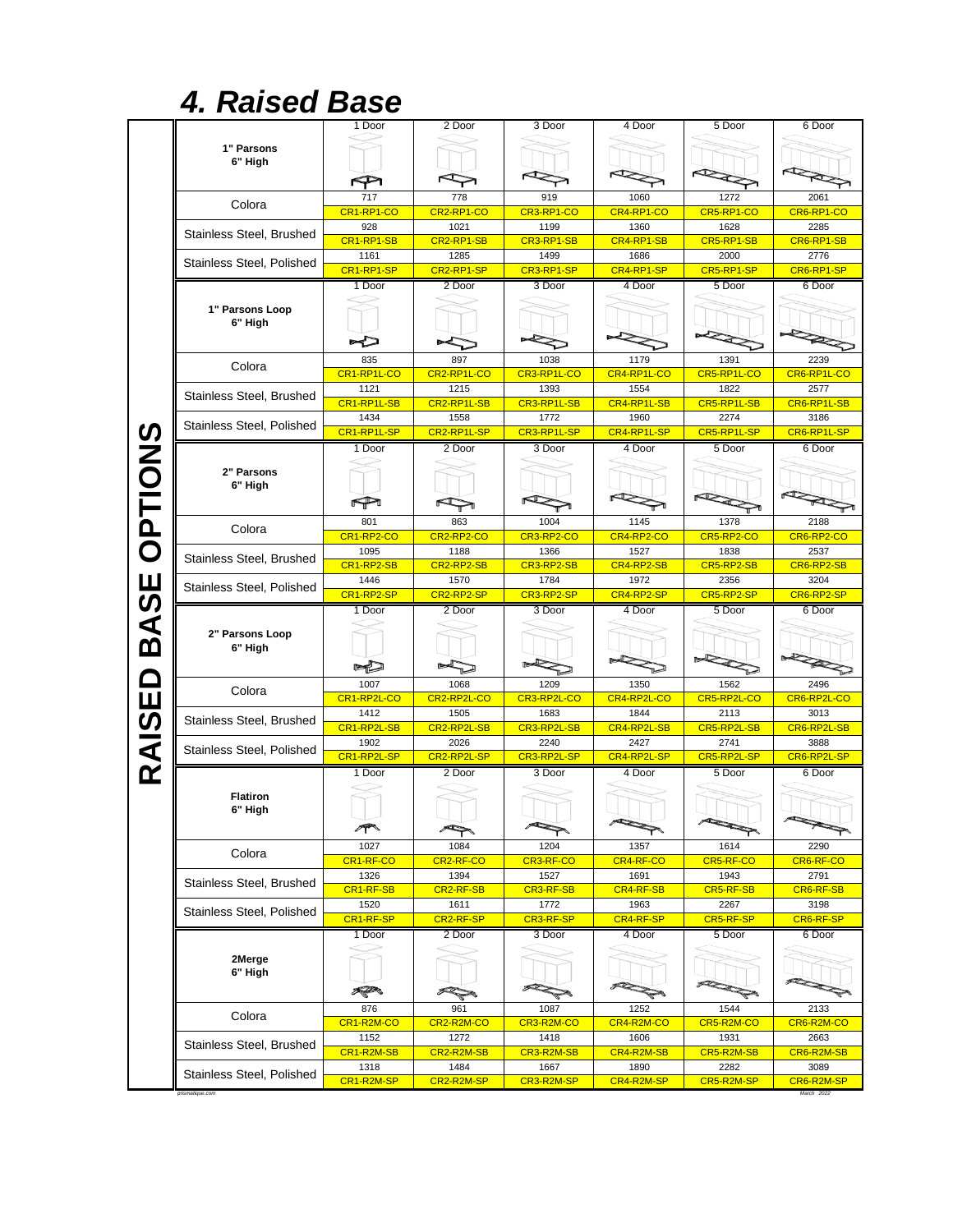## *5. Accessories/Inserts*

|                       | Important: Add to Case pricing - see<br>previous pages | Colora          | Lacquer, Flat   | Lacquer, High Gloss | Laminate        | Veneer         |  |  |  |
|-----------------------|--------------------------------------------------------|-----------------|-----------------|---------------------|-----------------|----------------|--|--|--|
|                       | Drawer over Door, or<br>Drawer behind Door             | 700 ea.         | 816 ea.         | 816 ea.             | 888 ea.         | 909 ea.        |  |  |  |
|                       |                                                        | CRD-CO          | <b>CRD-LF</b>   | <b>CRD-LG</b>       | <b>CRD-PL</b>   | <b>CRD-W</b>   |  |  |  |
|                       | Two drawers above File drawer                          | 1519 ea.        | 1590 ea.        | 1590 ea.            | 1637 ea.        | 1695 ea.       |  |  |  |
|                       |                                                        | CRD2F-CO        | CRD2F-LF        | CRD2F-LG            | CRD2F-PL        | CRD2F-W        |  |  |  |
|                       | File drawer above File drawer                          | 1490 ea.        | 1582 ea.        | 1582 ea.            | 1569 ea.        | 1642 ea.       |  |  |  |
|                       |                                                        | CRF2-CO         | CRF2-LF         | CRF2-LG             | CRF2-PL         | CRF2-W         |  |  |  |
|                       | Four drawers                                           | 1912 ea.        | 2006 ea.        | 2006 ea.            | 2069 ea.        | 2148 ea.       |  |  |  |
|                       |                                                        | CRD4-CO         | CRD4-LF         | CRD4-LG             | CRD4-PL         | CRD4-W         |  |  |  |
|                       | Cutlery drawer insert                                  | 1503 ea.        | 1550 ea.        | 1550 ea.            | 1683 ea.        | 1800 ea.       |  |  |  |
|                       |                                                        | <b>CRCDI-CO</b> | <b>CRCDI-LF</b> | <b>CRCDI-LG</b>     | <b>CRCDI-PL</b> | <b>CRCDI-W</b> |  |  |  |
| ACCESSORIES / INSERTS | Ventilation cut-outs (at back and<br>bottom of case)   | 235 ea.         | 284 ea.         | 284 ea.             | 371 ea.         | 420 ea.        |  |  |  |
|                       |                                                        | <b>CRCV-CO</b>  | <b>CRCV-LF</b>  | <b>CRCV-LG</b>      | <b>CRCV-PL</b>  | <b>CRCV-W</b>  |  |  |  |
|                       | <b>Pullout Waste/Recycling</b>                         |                 |                 | 1420 ea.            |                 |                |  |  |  |
|                       |                                                        |                 |                 | CR-PW               |                 |                |  |  |  |
|                       | <b>Sliding Equipment Rack unit</b>                     | 2699 ea.        |                 |                     |                 |                |  |  |  |
|                       |                                                        |                 |                 | <b>CR-SER</b>       |                 |                |  |  |  |
|                       | <b>Fixed Equipment Rack unit</b><br>(No slides)        |                 |                 | 2010 ea.            |                 |                |  |  |  |
|                       |                                                        |                 |                 | <b>CR-FER</b>       |                 |                |  |  |  |
|                       | <b>Air Circulation and Thermostat</b><br>Unit          |                 |                 | 892 ea.             |                 |                |  |  |  |
|                       | prismatique.com                                        |                 |                 | <b>CR-AFT</b>       |                 | March 2022     |  |  |  |